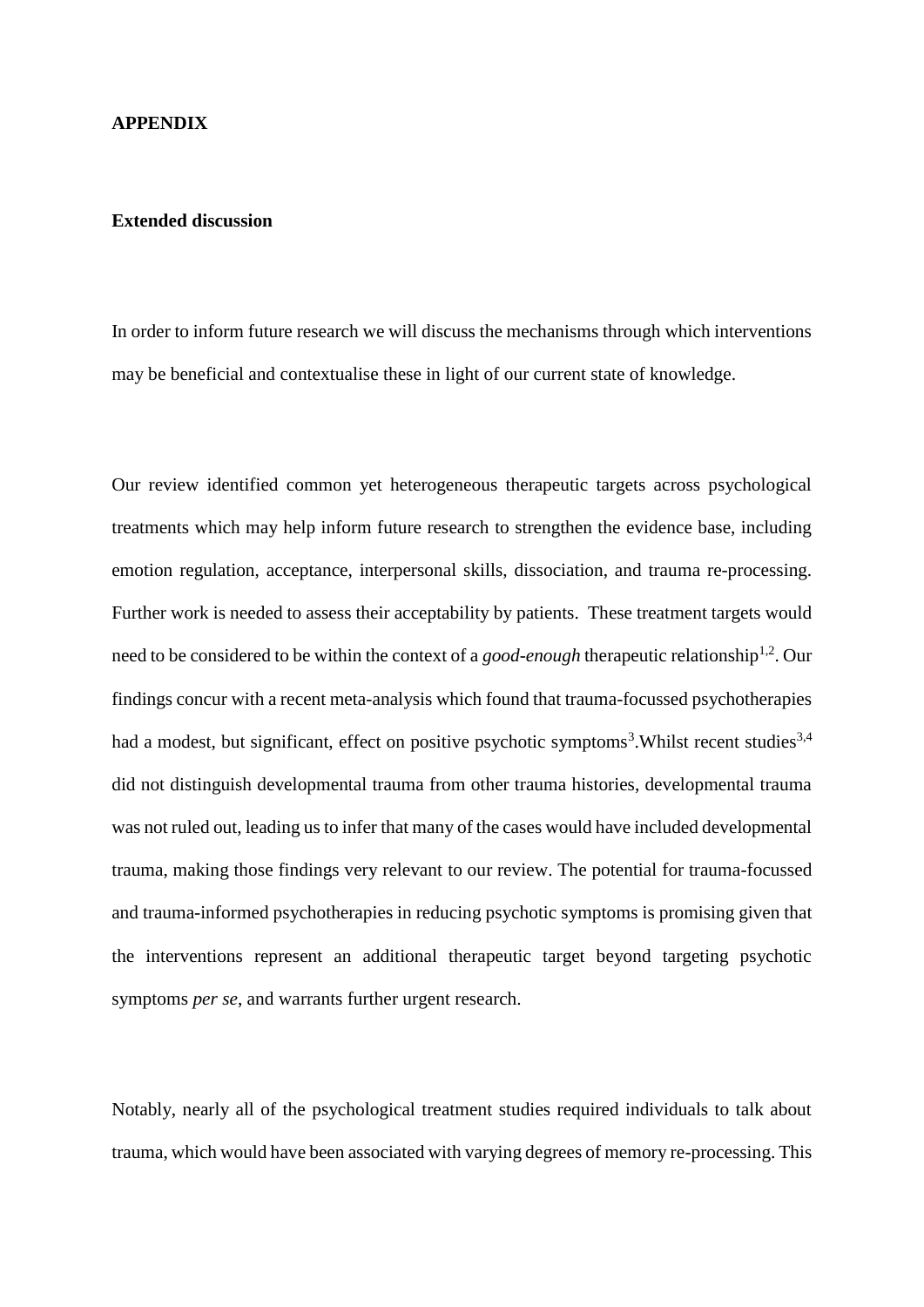may be the mechanism through which such interventions might bring about psychotic and/or Post-traumatic stress disorder (PTSD) symptom reduction. Dominant models of cognitive psychotherapy propose that PTSD persists when there is reduced contextual processing during the trauma exposure<sup>5</sup> with peri- and post-traumatic negative cognitive appraisals such that people feel severe current threat<sup>6</sup>, giving rise to the archetypal re-experiencing symptoms of PTSD. Attentional and attributional biases towards threat are also significant factors in the process of transition to and maintenance of psychotic illness<sup>7</sup>. Thus, re-processing of traumatic memories, cognitive restructuring, and modifying cognitive biases could be important therapeutic targets in treatments for this patient group. Improvements during trauma-focussed CBT (TF-CBT) included having the trauma narrative becoming more organized and coherent<sup>8</sup>, which may also help reduce PTSD persistence<sup>9</sup>. Given evidence that TF-CBT is safe and effective in individuals with comorbid PTSD and psychosis<sup>10</sup>, and that it reduces threat in individuals with  $PTSD<sup>11</sup>$ , together with evidence that cognitive models underlying the role of threat processing in paranoia<sup>12</sup>, these suggest that more research is needed to see if TF-CBT reduces psychotic symptoms in this population. Similarly, given that this patient group may have experienced trauma during pre-verbal stages of development, research is needed into the use of other interventions such as artistic/creative therapies which may help to symbolize preverbal imagery and allow exploration of meanings which could be useful in processing and understanding the trauma narrative<sup>13</sup>. It is striking that we did not identify trials of other traumareprocessing interventions such as eye movement desensitization and reprocessing  $(EMDR)^{14}$ . Research using EMDR for adult survivors of developmental trauma with psychosis (ASDTP) is therefore markedly lacking.

An additional target to memory reprocessing is emotion regulation <sup>15-18</sup> which is likely to be in the context of attachment dysfunction<sup>19</sup>, stress-sensitization<sup>20,21</sup> and dissociation<sup>22</sup>. A range of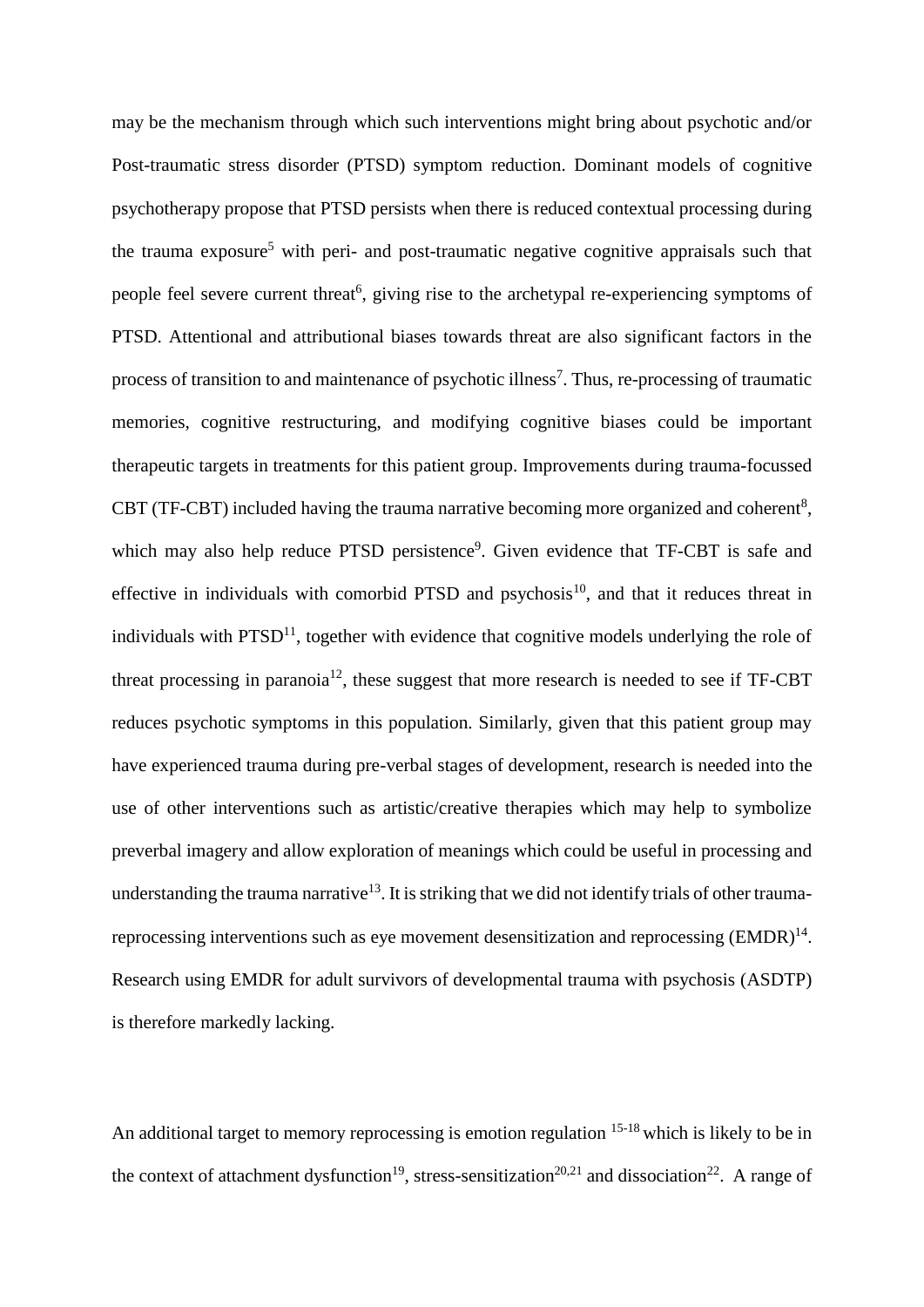psychotherapies have been used to target emotional regulation as a means of addressing trauma and dissociation including CBT<sup>23</sup>, dialectical-behavioural therapy  $(DBT)^{24}$ , acceptance and commitment therapy  $(ACT)^{20}$ , mindfulness-based cognitive therapy  $(MBCT)^{25}$ , and mentalization-based therapy  $(MbT)^{26}$ . Third wave treatments which emphasise acceptance, whereby one accepts and resigns to the experiences one has gone through in life, have also been proposed to improve emotion regulation<sup>27</sup>, the subjective experience of having a psychotic illness<sup>20</sup> and positive symptoms<sup>28</sup>. Since treatments targeting emotional regulation can be feasibly delivered in group settings<sup>20</sup>, if shown to be effective it may be possible to deliver these alongside individual trauma-focused work and/or for patient who do not tolerate memory re-processing.

Attachment difficulties were reported in a range of studies<sup>15-17,29-34</sup>. There is evidence that attachment may mediate the relationship between developmental trauma and psychotic symptoms<sup>35-37</sup>. Since developmental trauma and the family system's response to it can directly and/or indirectly involve an attachment figure, it is unsurprising that ASDTP may have difficulties in forming and maintaining healthy relationships<sup>38</sup>. Clinicians should help re-establish the individual's capacity to form a trusting therapeutic relationship<sup>1,2</sup> as low service engagement has been reported in this group of patients<sup>39,40</sup>, which can disrupt the recovery process<sup>20</sup>. Given the role of the attachment system in emotional regulation<sup>19</sup>, some interventions may involve a reciprocal relationship between the two. Research is needed to establish whether attachment and/or interpersonally focused interventions enhance wider service engagement, which could potentially improve treatment concordance<sup>41</sup>. It has also been proposed that disrupted mentalization in children with insecure attachment<sup>42</sup>, if accompanied with past and/or continued traumatic experiences<sup>43</sup>, might give rise to dissociative and psychotic symptoms<sup>44,45</sup> due to disorganization of the trauma narrative<sup>46</sup>.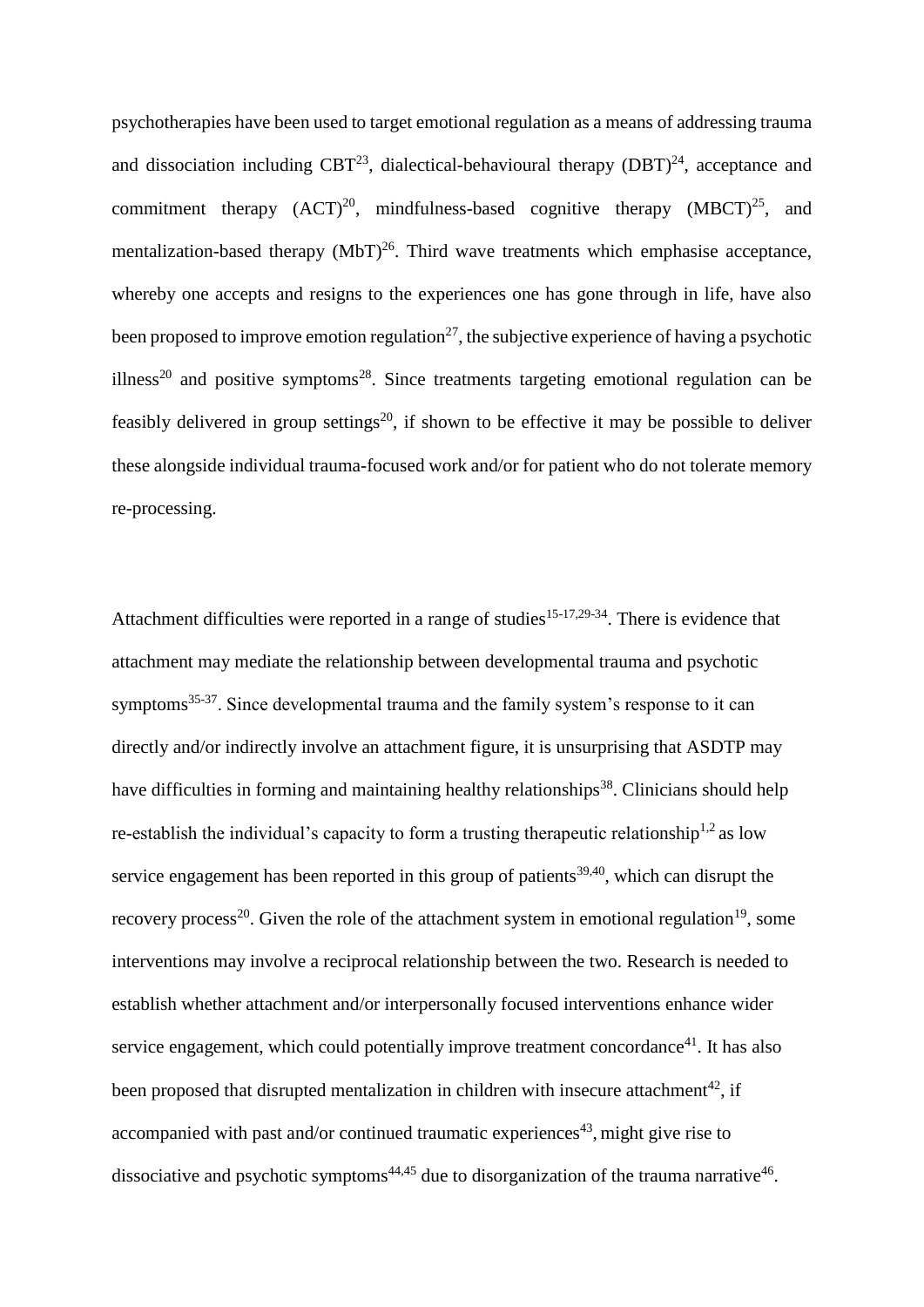Many of the treatments reported "reintegrating dissociated ego states"<sup>17,29,32,34,47-53</sup>. At a phenomenological level, auditory hallucinations could be considered to be dissociative<sup>54</sup>. Whilst it has been argued that voice hearing in individuals with dissociative identity disorder (DID) and schizophrenia can be distinguished diagnostically depending on the perceived location of the voices, research does not support this assumption<sup>55</sup>. However, this remains controversial and further research is needed to definitively address this controversy.

In summary, we have identified a range of mechanisms through which interventions reported in the literature may be helpful for ASDTP. These mechanisms include threat processing, memory re-processing, the attachment processing, emotional regulation, and mentalization. Further work is therefore needed to understand these mechanisms in the pathophysiology and treatment of psychosis in survivors of developmental trauma.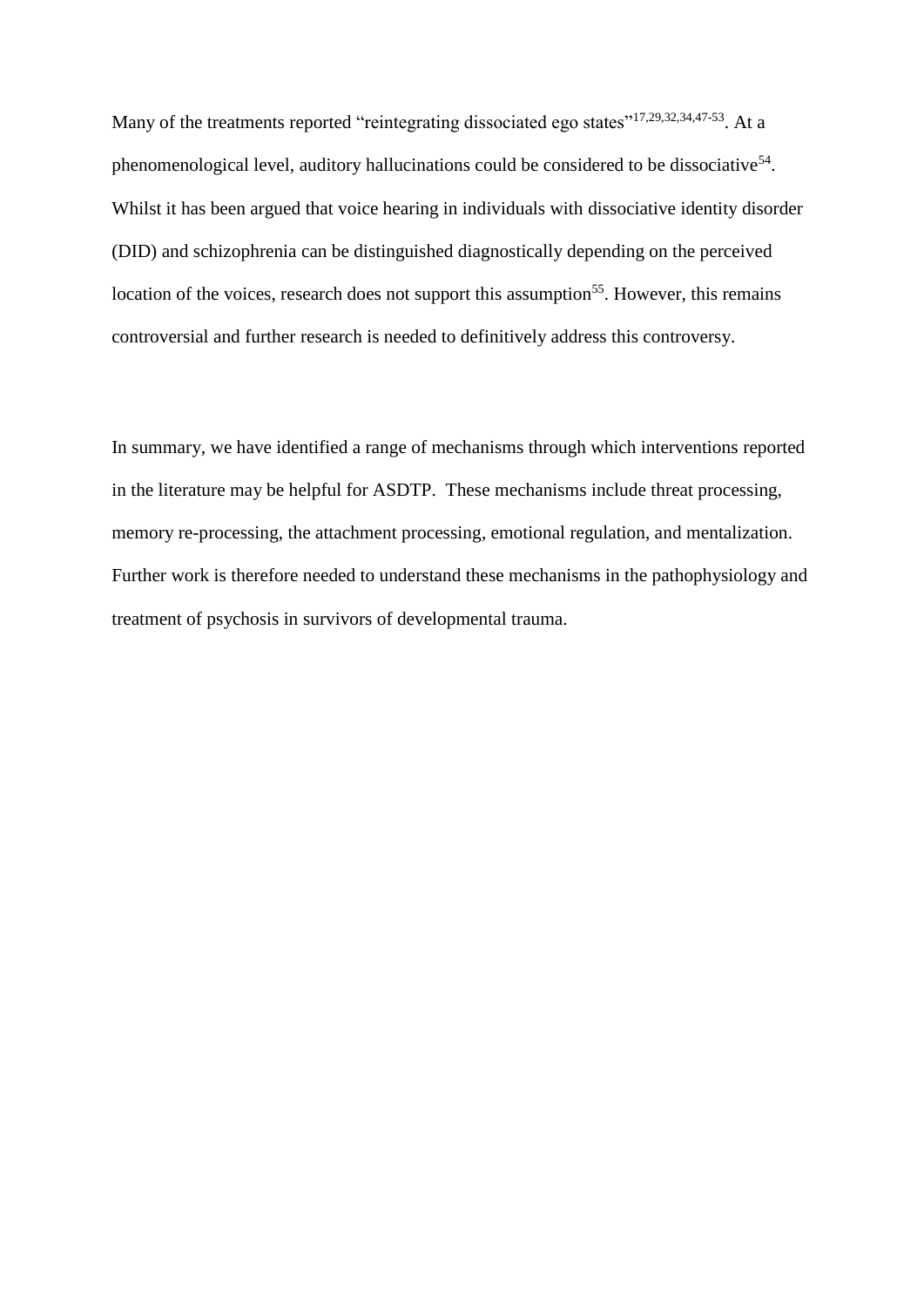## **References**

- 1. Farrelly S, Brown G, Rose D, et al. What service users with psychotic disorders want in a mental health crisis or relapse: thematic analysis of joint crisis plans. Soc Psychiatry Psychiatr Epidemiol. 2014;49:1609-1617.
- 2. Lawlor C, Hall K, Ellett L. Paranoia in the therapeutic relationship in cognitive behavioural therapy for psychosis. Behav Cogn Psychother. 2015;43:490-501.
- 3. Brand RM, McEnery C, Rossell S, Bendall S, & Thomas N. Do trauma-focussed psychological interventions have an effect on psychotic symptoms? a systematic review and meta-analysis. Schizophr Res. 2017;19;13-22
- 4. de Bont PA, van den Berg DP, van der Vleugel DM, de ross C, de Jongh A, van der Gaag M, van Minnen AM. Prolonged exposure and EMDR for PTSD v. a PTSD waiting-list condition: effects on symptoms of psychosis, depression and social functioning in patients with chronic psychotic disorders. Psychol Med. 2016;46;2411– 2421.
- 5. Brewin CR, Dalgleish T, Joseph S. A dual representation theory of posttraumatic stress disorder. Psychol Rev. 1996;103:670-686.
- 6. Ehlers A, Clark DM. A cognitive model of posttraumatic stress disorder. Behav Res Ther. 2000;38:319-345.
- 7. Underwood R, Kumari V, Peters E. Cognitive and neural models of threat appraisal in psychosis: a theoretical integration. Psychiatry Res. 2016;239:131-138.
- 8. Amir N, Stafford J, Freshman MS, Foa EB. Relationship between trauma narratives and trauma pathology. J Trauma Stress. 1998;11:38-392.
- 9. Murray J, Ehlers A, Mayou RA. Dissociation and post-traumatic stress disorder: two prospective studies of road traffic accident survivors. Br J Psychiatry. 2002;180:363- 368.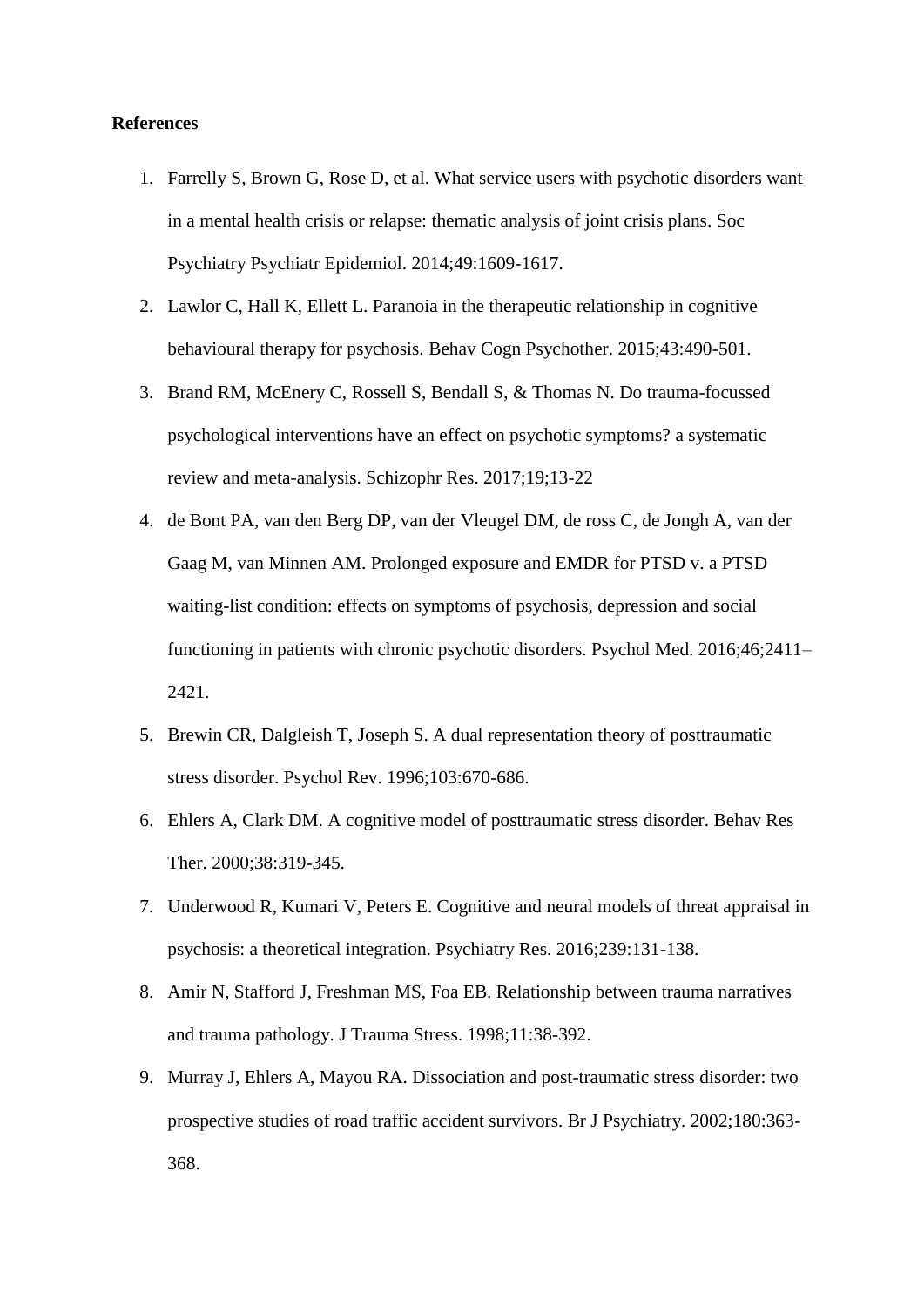- 10. Van den Berg, DPG, de Bont PAJM, van der Vleugel BM, et al. Trauma-focused treatment in PTSD patients with psychosis: symptom exacerbation, adverse events, and revictimization. Schizophr Bull. 2016;42:693-702.
- 11. Ehlers A, Clark DM, Hackmann A, McManus F, Fennell M. Cognitive therapy for post-traumatic stress disorder: development and evaluation. Behav Res Ther. 2005;43:413-431.
- 12. Freeman D, Garety PA, Kuipers E, Fowler D, Bebbington PE. A cognitive model of persecutory delusions. Br J Clin Psychol. 2002;41:331-347.
- 13. Pifalo T. Jogging the cogs: trauma-focused art therapy and cognitive behavioral therapy with sexually abused children. Art Therapy: Journal of the American Art Therapy Association. 2007;24:170-175.
- 14. van den Berg D, van der Vleugel B, de Bont P, Staring A, de Jongh A. EMDR in psychosis: guidelines for conceptualization and treatment. Journal of EMDR Practice and Research, 2013;7;208-222.
- 15. Knafo D. Going blind to see: the psychoanalytic treatment of trauma, regression, and psychosis. Am J Psychother. 2016;70:79-100.
- 16. Auerbach W. Time and timelessness in the psychoanalysis of an adult with severe childhood trauma, studies in gender and sexuality. Studies in Gender and Sexuality. 2014;15:199-213.
- 17. Baker K. From "It's not me" to "It was me, after all": a case presentation of a patient diagnosed with dissociative identity disorder. Psychoanalytic Social Work. 2010;17:79-98.
- 18. Lardinois M, Lataster T, Mengelers R, Van Os J, Myin‐Germeys I. Childhood trauma and increased stress sensitivity in psychosis. Acta Psychiatr Scand. 2011;123:28-35.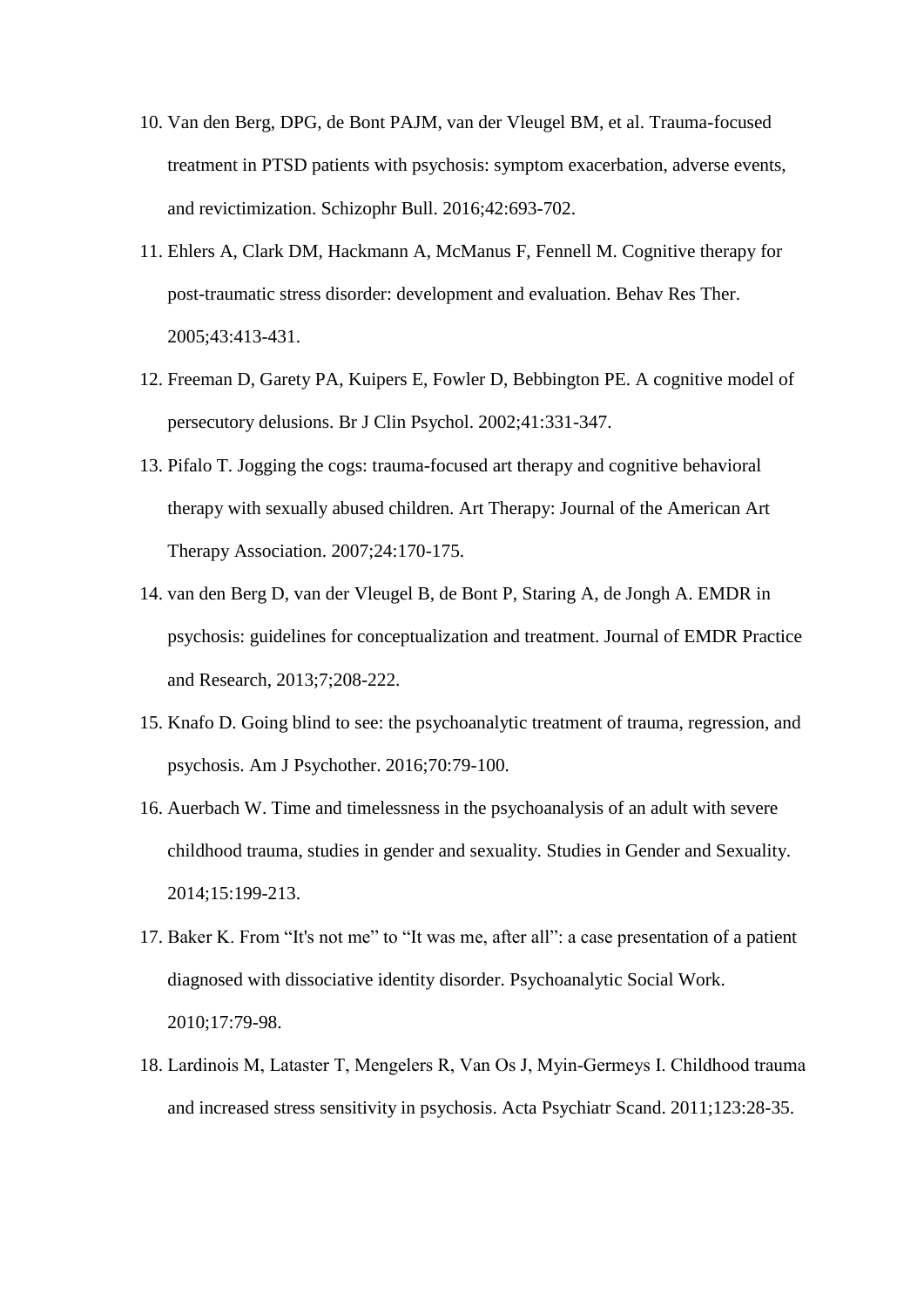- 19. Mikulincer M, Shaver PR. Attachment orientations and emotion regulation. Curr Opin Psych. 2019;25;6-10.
- 20. Spidel A, Lecomte T, Kealy D, Daigneault I. Acceptance and commitment therapy for psychosis and trauma: improvement in psychiatric symptoms, emotion regulation, and treatment compliance following a brief group intervention. Psychol Psychother-T. 2018; doi:10.1111/papt.12159.
- 21. Rauschenberg C, van Os J, Cremers D, Goedhart M, Schieveld JNM, Reininghaus U. Stress sensitivity as a putative mechanism linking childhood trauma and psychopathology in youth's daily life. Acta Psychiatr Scand. 2017;136:373-388.
- 22. Briere J. Dissociative symptoms and trauma exposure: specificity, affect dysregulation, and posttraumatic stress. J Nerv Ment Dis. 2006;194:78-82.
- 23. Derella OJ, Johnston OG, Loeber R, Burke JD. CBT-enhanced emotion regulation as a mechanism of improvement for childhood irritability. J Clin Child Adolesc Psychol. 2017;2:1-9.
- 24. Zalewski M, Lewis JK, Martin CG. Identifying novel applications of dialectical behavior therapy: considering emotion regulation and parenting. Curr Opin Psychol. 2018;21:122-126.
- 25. Britton WB, Shahar B, Szepsenwol MA, Jacobs WJ. Mindfulness-based cognitive therapy improves emotional reactivity to social stress: results from a randomized controlled trial. Behav Ther. 2012;43:365-380.
- 26. Bateman A, Fonagy P. Mentalization based treatment for borderline personality disorder. World Psychiatry. 2010;9:11-15.
- 27. Khoury B, Lecomte T, Comtois G, Nicole L. Third-wave strategies for emotion regulation in early psychosis: a pilot study. Early Interv Psychiatry. 2015;9:76-83.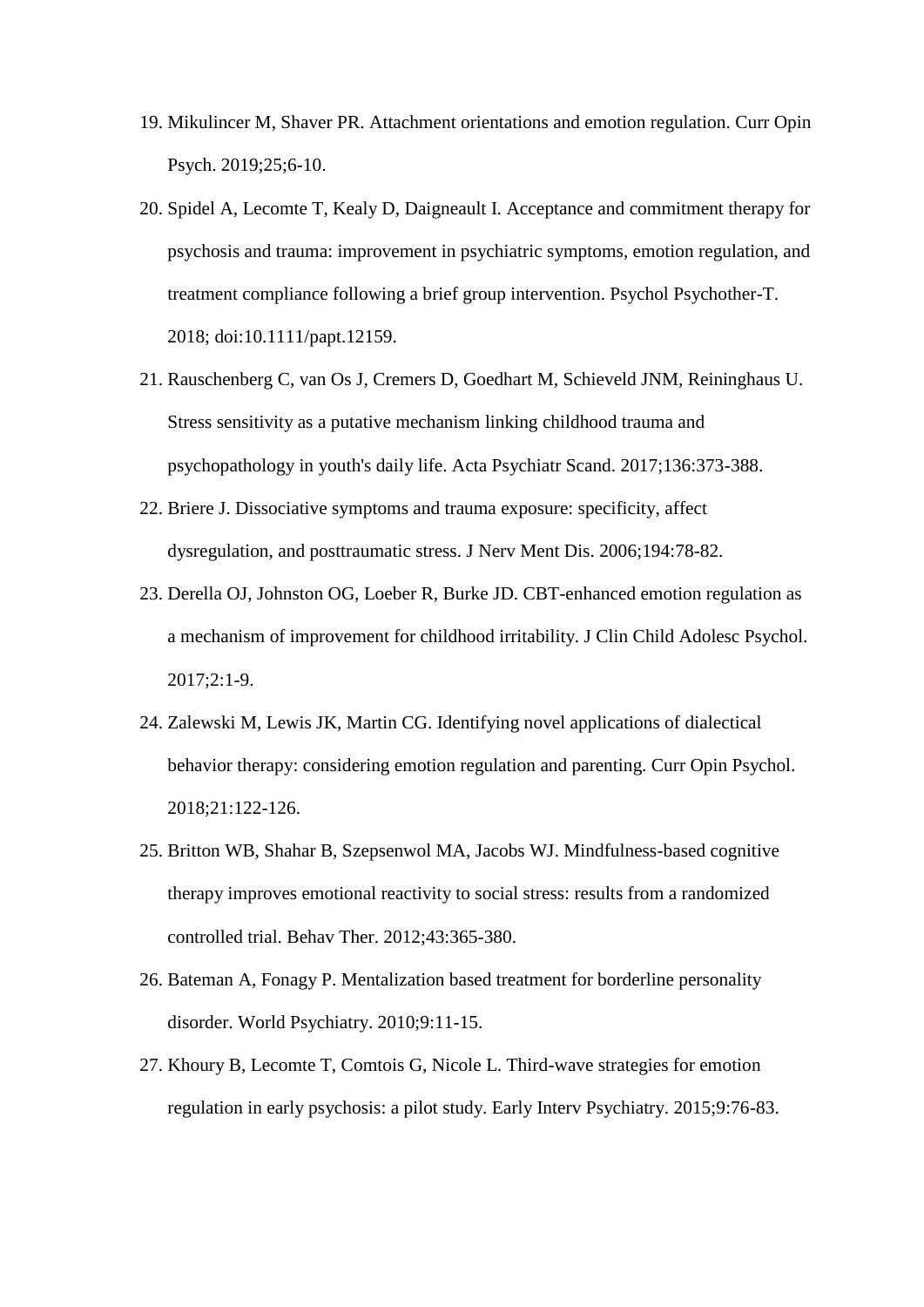- 28. Shawyer F, Farhall J, Thomas N, et al. Acceptance and commitment therapy for psychosis: randomised controlled trial. Br J Psychiatry. 2017;210:140-148.
- 29. Williams P. Psychotic developments in a sexually abused borderline patient. Psychoanal Dialogues. 1998;8:459-491.
- 30. Lahav Y, Elklit A. The cycle of healing dissociation and attachment during treatment of CSA survivors. Child Abuse Negl. 2016;60:67-76.
- 31. Sharpe L, Tarrier N, Rotundo N. Treatment of delayed post-traumatic stress disorder following sexual abuse: a case example. Behav Cogn Psychother. 1994;22:233-242.
- 32. Graham C. Dissociative psychosis: an atypical presentation and response to cognitiveanalytic therapy. Ir J Psychol Med. 1995;12:109-111.
- 33. Alpher VS. Changes in identity and self-organization in psychotherapy of multiple personality disorder. Psychotherapy: Theory, Research, Practice, Training. 1992;29:570-579.
- 34. Brent B. Mentalization-based psychodynamic psychotherapy for psychosis. J Clin Psychol. 2009;65:803-814.
- 35. Van Dam DS, Korver-Nieberg N, Velthorst E, Meijer CJ, de Haan L. Childhood maltreatment, adult attachment and psychotic symptomatology: a study in patients, siblings and controls. Soc Psychiatry Psychiatr Epidemiol. 2014;49:1759-1767.
- 36. Pilton M, Bucci S, McManus J, Hayward M, Emsley R, Berry K. Does insecure attachment mediate the relationship between trauma and voice-hearing in psychosis? Psychiatry Res. 2016;246:776-782.
- 37. Berry K, Barrowclough C, Wearden A. Attachment theory: a framework for understanding symptoms and interpersonal relationships in psychosis. Behav Res Ther. 2008;46:1275-1282.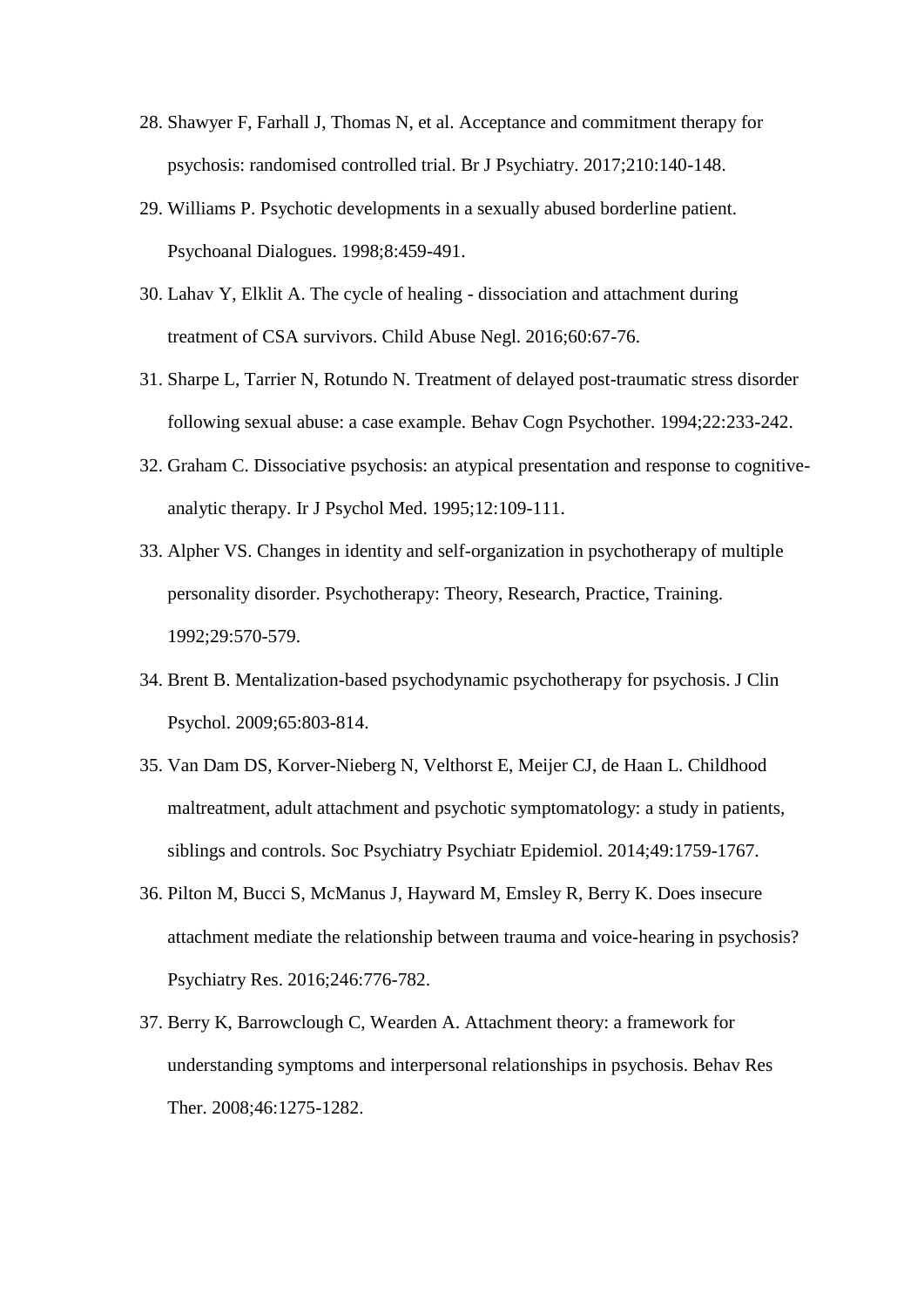- 38. Waldinger RJ, Schulz MS, Barsky AJ, Ahern DK. Mapping the road from childhood trauma to adult somatization: the role of attachment. Psychosom Med. 2006;68:129- 135.
- 39. Lecomte T, Spidel A, Leclerc C, et al. Predictors and profiles of treatment non‐ adherence and engagement in services problems in early psychosis. Schizophr Res. 2008;102:295-302.
- 40. Spidel A, Yuille JC, Lecomte T. How does trauma affect treatment compliance in those with psychosis? Paper presented at International Academy of Psychiatry and Law, Vienna, Austria; 2015.
- 41. Gray R, Wykes T, Gournay K. From compliance to concordance: a review of the literature on interventions to enhance compliance with antipsychotic medication. J Psychiatr Ment Health Nurs. 2002;9:277-284.
- 42. Anderson CL, Alexander PC. The relationship between attachment and dissociation in adult survivors of incest. Psychiatry. 1996;59:240-254.
- 43. Fonagy P, Allison E. What is mentalization? The concept and its foundations in developmental trauma research and social-cognitive neuroscience. In: Midgley N, Vrouva I, ed.Minding the Child: Mentalization-based Interventions with Children, Young People and their Families. London: Routledge; 2012.
- 44. Van Den Bosch LM, Verheul R, Langeland W, Van Den Brink W. Trauma, dissociation, and posttraumatic stress disorder in female borderline patients with and without substance abuse problems. Aust N Z J Psychiatry. 2003;37:549-555.
- 45. Weijers J, Fonagy P, Eurelings-Bontekoe E, Termorshuizen F, Viechtbauer W, Selten JP. Mentalizing impairment as a mediator between reported childhood abuse and outcome in nonaffective psychotic disorder. Psychiatry Res. 2018; 259: 463-469.